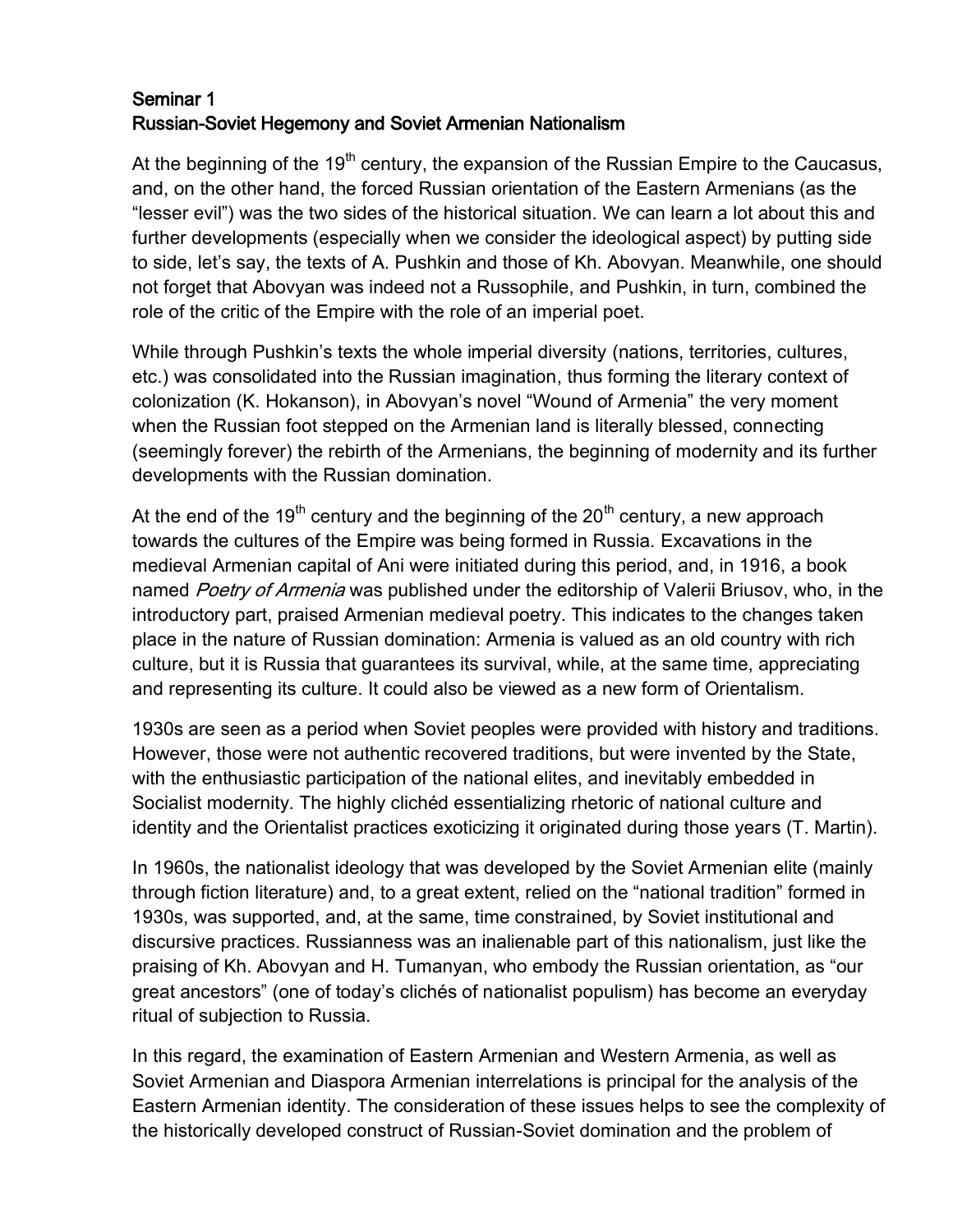cultural decolonization in Armenia. In Armenia, the national ideology has never been properly embodied into and discussed in the context of contemporary debates, especially taking into account the new post-Soviet circumstances. Therefore, my claims that Russian orientation has become an inseparable part of the Eastern Armenian identity or that Russian-Soviet domination and Soviet Armenian nationalism are linked to each other in a hidden complicity, and so on, should rather be perceived as an invitation for a debate than as final conclusions.

## Seminar 2 2000s: certain (re)modernization tendencies in Armenia

Post-Soviet Armenia is somehow similar to post-colonial countries, which, in 1960s, were described using the newly introduced term "neo-colonialism". However, the reaffirmation of Russian economic domination upon Armenia is accompanied with a growing influence of international forces and transnational capital on the State. We can outline two very typical and interconnected processes of socio-cultural transformations taking place in Armenia, which are the diffusion and appropriation of consumer culture and the widespread use of information and communication technologies. Under the new conditions, this scheme allows to reformulate and productively discuss a number of important topics, such as the question of what happens to the national ideology under the conditions of consumerism domination (the topic of "nationalism and consumerism"). Further on, what is the new status of the so-called "national intellectual", presumably embodying that ideology (the topic of "intellectuals and consumerism")? My opinion on this is that, through the spread and establishment of consumer ("low") culture, the State authority, in fact, was able to extrude the intellectuals, the carriers of the "high" culture. It was able to appropriate and, without any unwanted intermediaries, use the national rhetoric. In this respect, the advocacy of "high" ("spiritual", "genuine", "purely national", etc.) values by the marginalized intellectuals was rather an attempt to rehabilitate the lost privileged status.

Actually, the examination of relation between consumerism and information technologies is quite relevant for understanding certain features of the post-Soviet period. Armenia's enthusiasm at the beginning of 2000s concerning its "high potential" in the information technologies industry and opportunities for penetrating the global market indicate to the inability of the post-Soviet intellectuals to break themselves from the Soviet context (the unresolved problem of Russian-Soviet domination). The examination of Armenia's current potential for creating information and knowledge, the structure of the society's information needs, and the preferred ways of communication makes apparent the absence of ambitious and realistic programmes in the field. The appropriation and use of new technologies take place not within the science, education, or economy, but in the social sphere, mostly serving the entertainment purposes (the problem of re-modernization of the society). Moreover, the existence of complex problems in this field and the absence of proper programmes are disguised under the exaggerated topic of "information security".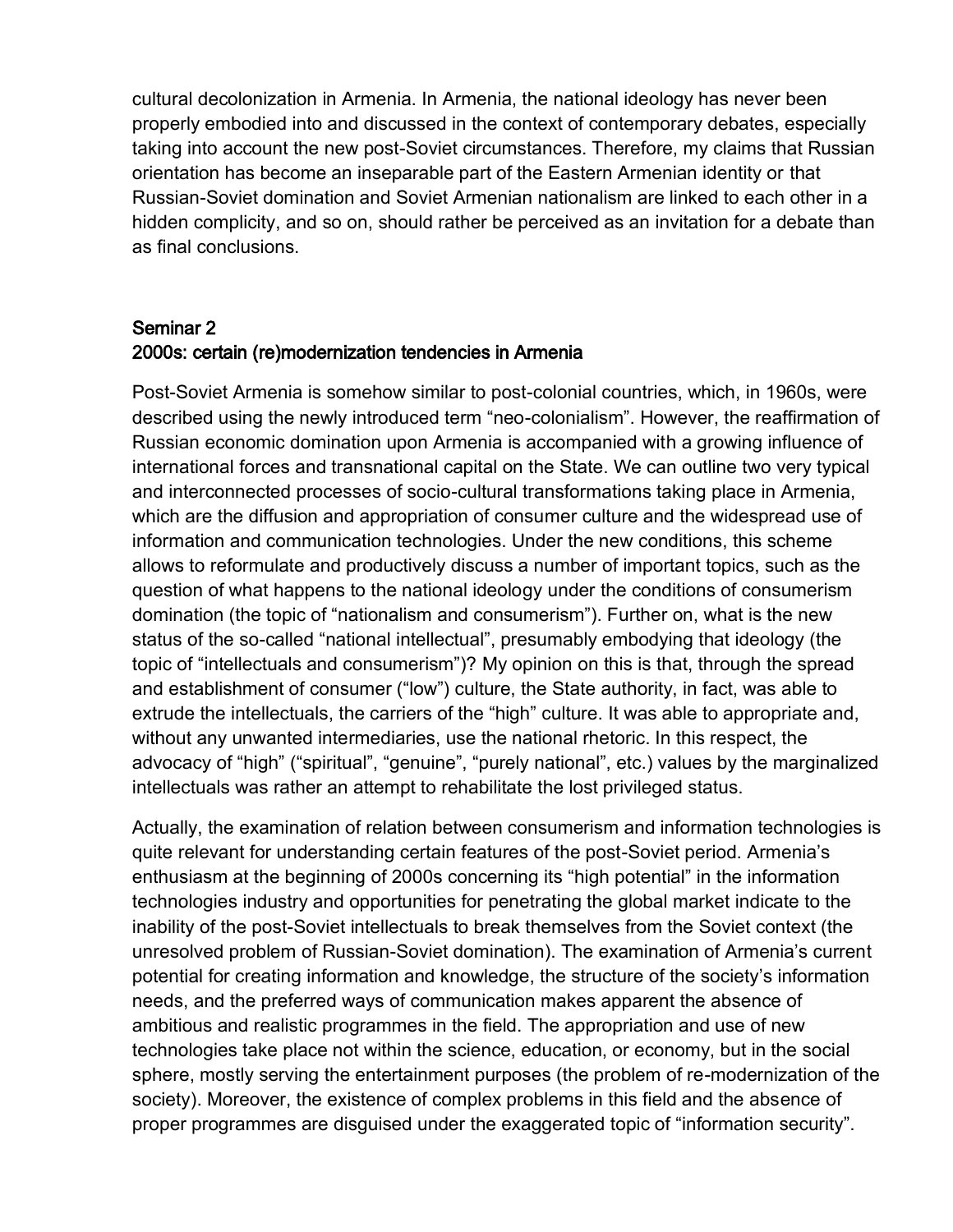This reduction and simplification of the scope of meanings is accompanied with "militarization" of social and cultural issues, often dragging them into the territory of "patriotism" and "national interest" (the issue of ability and forms of establishing social coherence and solidarity).

## Third Seminar Conclusions: How to Become Post-Soviet

If we accept that with the establishment of the Republic of Armenia the Eastern Armenians' Russian orientation, with a history of nearly three hundred years, reached its main purpose, then, more than twenty years after the collapse of the Soviet Union, the following question seems relevant: how to deal with that orientation? Should it be abandoned, and, if yes, then is it possible to do, while, as I mentioned above, this orientation, now as a subjection to Russia, has long become an inseparable part of the Eastern Armenian identity? It should also be noted that diverse practices of overcoming the Soviet Russian domination seem, under current conditions, possible only as intellectual undertakings and marginal activities, without any perspective of being institutionalized in the foreseeable future.

In some sense, these practices can be perceived as efforts to critically reinterpret the tradition, stimulated by the urgent issues of today and with the aim of reexamining the discursive framework of the tradition. A work that can be carried out in different directions and using different tools. In places where this domination is resisted or called in question, articulation of that very resistance would be required. While, in other places, the selfevident domination should be problematized.

There are a lot of dominant forms of representation, as well as places and ways of cultural resistance that require critical consideration. I myself have made attempts to implement such analysis (successfully or not is another question) and will present some of those attempts in the report. The necessity of criticism of the national ideology was already mentioned above. Inseparable from this is the Eastern Armenians' tendency towards selforientalization ("Armenia is a museum under the open sky"). Another important topic is the examination of the Transcaucasus (currently South Caucasus) as an example of Russian-Soviet legacy, a culturally constructed or, according to an accepted term, "invented" region. Here we have to deal with a motley bunch of diverse ideologies, ranging from "Russian civilizing mission" and Russian-Soviet orientalism to "Cold War".

I will again turn to Hrant Matevosyan's writings that provide us with a rich material for considering the issue of cultural resistance. Especially interesting is the issue of avoiding Socialist and nationalist rhetorics and adopting a third viewpoint along with the opportunities this viewpoint provides.